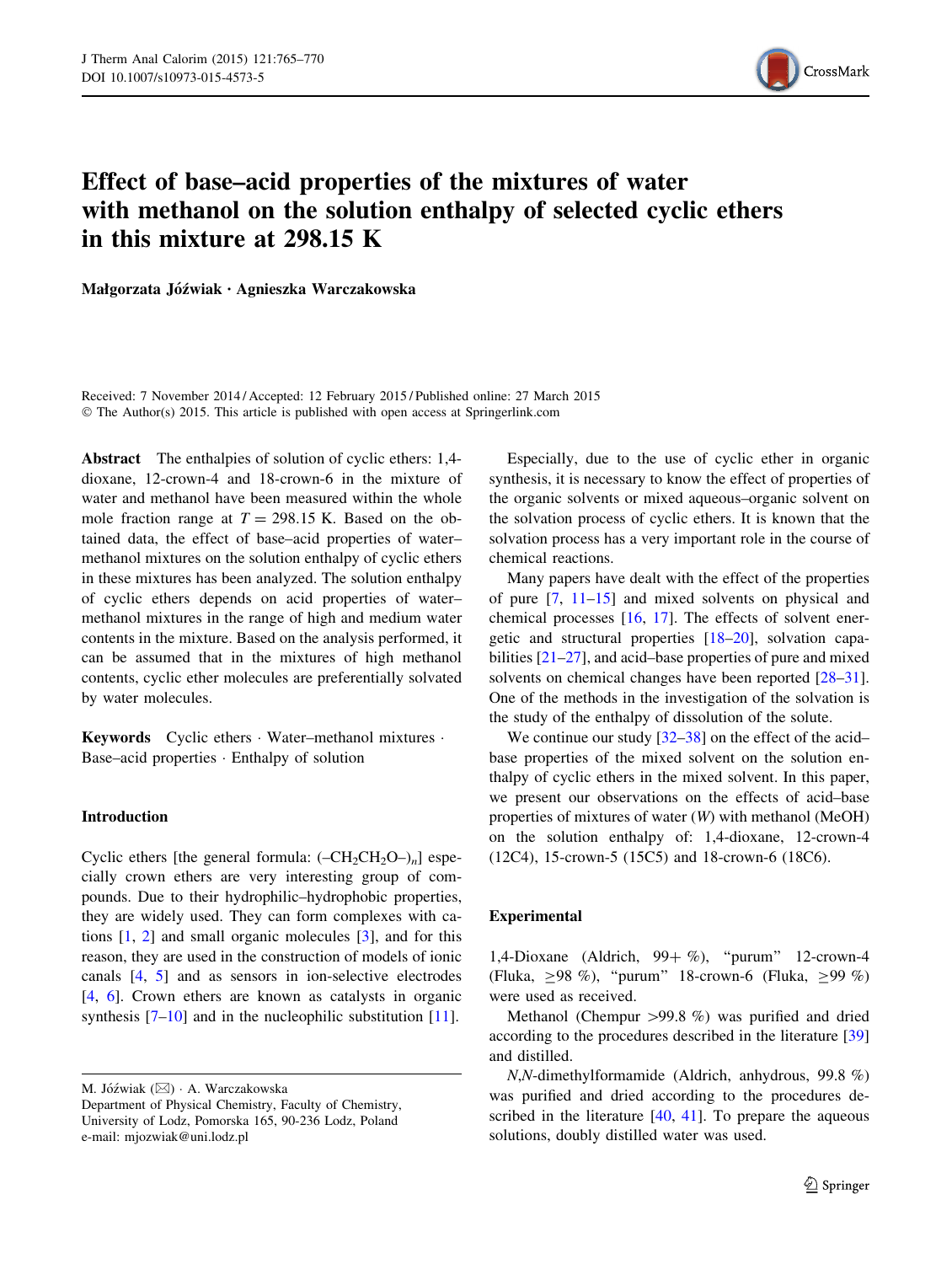<span id="page-1-0"></span>The enthalpy of solution of cyclic ethers in the water– methanol  $(W+MeOH)$  mixtures was performed at  $(298.15 \pm 0.01)$  K using an "isoperibol"-type calorimeter as described in the literature [\[42](#page-5-0)]. The calorimeter was verified on the basis of the standard enthalpy of solution of urea and KCl (Calorimetric standard US, NBS) in water at  $(298.15 \pm 0.01)$  K [[43,](#page-5-0) [44](#page-5-0)] as was described in our recent publication [\[45](#page-5-0)]. The value of solution enthalpy in water obtained by us from seven measurements for urea was  $(15.31 \pm 0.06)$  kJ mol<sup>-1</sup> (literature data 15.31 [[46\]](#page-5-0), 15.28 [\[47](#page-5-0)] and 15.30 kJ mol<sup>-1</sup> [\[48](#page-5-0)]) and for KCl was (17.55  $\pm$ 0.05) kJ mol<sup>-1</sup> (literature data 17.58 kJ mol<sup>-1</sup> [\[43](#page-5-0), [44](#page-5-0)]).

The concentration of cyclic ethers in the mixtures was (from 0.00102 to 0.00225) mol  $kg^{-1}$  (the mole per kilogram of solvent). Six to eight independent measurements were performed for each investigation systems. The uncertainties in the measured enthalpies did not exceed  $\pm 0.5$  % of the measured value. No concentration dependence (outside the error limits) of the measured enthalpies of solution was observed within the examined range of cyclic ethers content. For this reason, the standard solution enthalpy  $\Delta_{sol}H^{\circ}$  was calculated as a mean value of the measured enthalpies (Table 1).

#### Results and discussion

Figure 1 shows the transfer enthalpy of cyclic ethers  $(\Delta_{tr}H^o)$  from W to the W+MeOH mixture (Eq. 1) as a function of water mole fraction in the mixture  $x_w$ .

$$
\Delta_{\rm tr} H^{\rm o}(W + \text{MeOH}) = \Delta_{\rm sol} H^{\rm o}(W + \text{MeOH}) - \Delta_{\rm sol} H^{\rm o}(W) \tag{1}
$$

where  $\Delta_{tr}H^{\circ}$  (W+MeOH) is the transfer enthalpy of cyclic ethers from water to the mixture W+MeOH,  $\Delta_{sol}H^{\circ}$  $(W+MeOH)$  is the solution enthalpy of cyclic ethers in the mixture W+MeOH, and  $\Delta_{sol}H^{\circ}(W)$  is the solution enthalpy of cyclic ethers in W.

In order to compare the data obtained, the transfer enthalpy of 15-crown-5 ether (15C5) has been added  $[51]$  $[51]$ . As is seen in this figure, the shapes of the transfer enthalpy curves of the cyclic ethers investigated are similar.

In the range of low water content in the mixtures, we can observe decrease in the transfer enthalpy of cyclic ethers with the increasing concentration of water in the mixtures. With the increase in the cyclic ring, the variability of the transfer enthalpy curves as a function of  $x_w$  becomes more expressive. This is connected with the structure of the

Table 1 Standard enthalpy of solution of 1,4-dioxane, 12C4 and 18C6 in the mixture  $W+MeOH$  at 298.15 K

| $x_{\rm w}$ | $\Delta_{\rm sol}H^0/\text{kJ mol}^{-1}$ |                           |                           |
|-------------|------------------------------------------|---------------------------|---------------------------|
|             | 1,4-dioxane                              | 12C4                      | 18C6                      |
| 0.00        | $4.77 \pm 0.03$                          | $0.50 \pm 0.04$           | $34.64 \pm 0.06$          |
| 0.10        | $4.24 \pm 0.06$                          | $-1.06 \pm 0.03$          | $28.32 \pm 0.07$          |
| 0.20        | $3.70 \pm 0.05$                          | $-2.55 \pm 0.03$          | $22.74 \pm 0.04$          |
| 0.30        | $3.21 \pm 0.04$                          | $-3.89 \pm 0.02$          | $17.74 \pm 0.05$          |
| 0.40        | $2.73 \pm 0.06$                          | $-5.10 \pm 0.06$          | $14.00 \pm 0.06$          |
| 0.50        | $2.40 \pm 0.04$                          | $-6.23 \pm 0.05$          | $11.16 \pm 0.02$          |
| 0.60        | $2.08 \pm 0.05$                          | $-7.44 \pm 0.06$          | $8.70 \pm 0.04$           |
| 0.70        | $1.67 \pm 0.05$                          | $-9.30 \pm 0.04$          | $6.36 \pm 0.05$           |
| 0.80        | $0.29 \pm 0.02$                          | $-12.61 \pm 0.03$         | $1.10 \pm 0.06$           |
| 0.90        | $-3.12 \pm 0.03$                         | $-18.80 \pm 0.06$         | $-8.10 \pm 0.06$          |
| 0.92        | $-4.12 \pm 0.06$                         | $-20.43 \pm 0.05$         | $-10.75 \pm 0.04$         |
| 0.94        | $-5.28 \pm 0.04$                         | $-22.33 \pm 0.06$         | $-13.33 \pm 0.06$         |
| 0.96        | $-6.57 \pm 0.05$                         | $-24.36 \pm 0.04$         | $-15.95 \pm 0.05$         |
| 0.98        | $-8.08 \pm 0.05$                         | $-26.53 \pm 0.06$         | $-18.69 \pm 0.05$         |
| 1.00        | $-9.64 \pm 0.05$                         | $-28.98 \pm 0.05$         | $-21.58 \pm 0.06$         |
| 1.00        | $-9.70 \pm 0.02^{\text{a}}$              | $-28.95 \pm 0.05^{\circ}$ | $-21.54 \pm 0.05^{\circ}$ |

 $x_w$  is the mole fraction of water in the mixed solvent

 $^a$  Ref. [\[49\]](#page-5-0)

 $<sup>b</sup>$  Ref. [\[50\]](#page-5-0)</sup>



Fig. 1 Transfer enthalpy of cyclic ethers: 1,4-dioxane (filled square), 12C4 (filled circle), 15C5 (filled triangle; data calculated using the values of solution enthalpy of 15C5 (from Ref. [[51\]](#page-5-0)) and 18C6 (filled  $inverted triangle)$  from water to the mixtures  $W + MeOH$  as a function of water mole fraction  $(x_w)$  at 298.15 K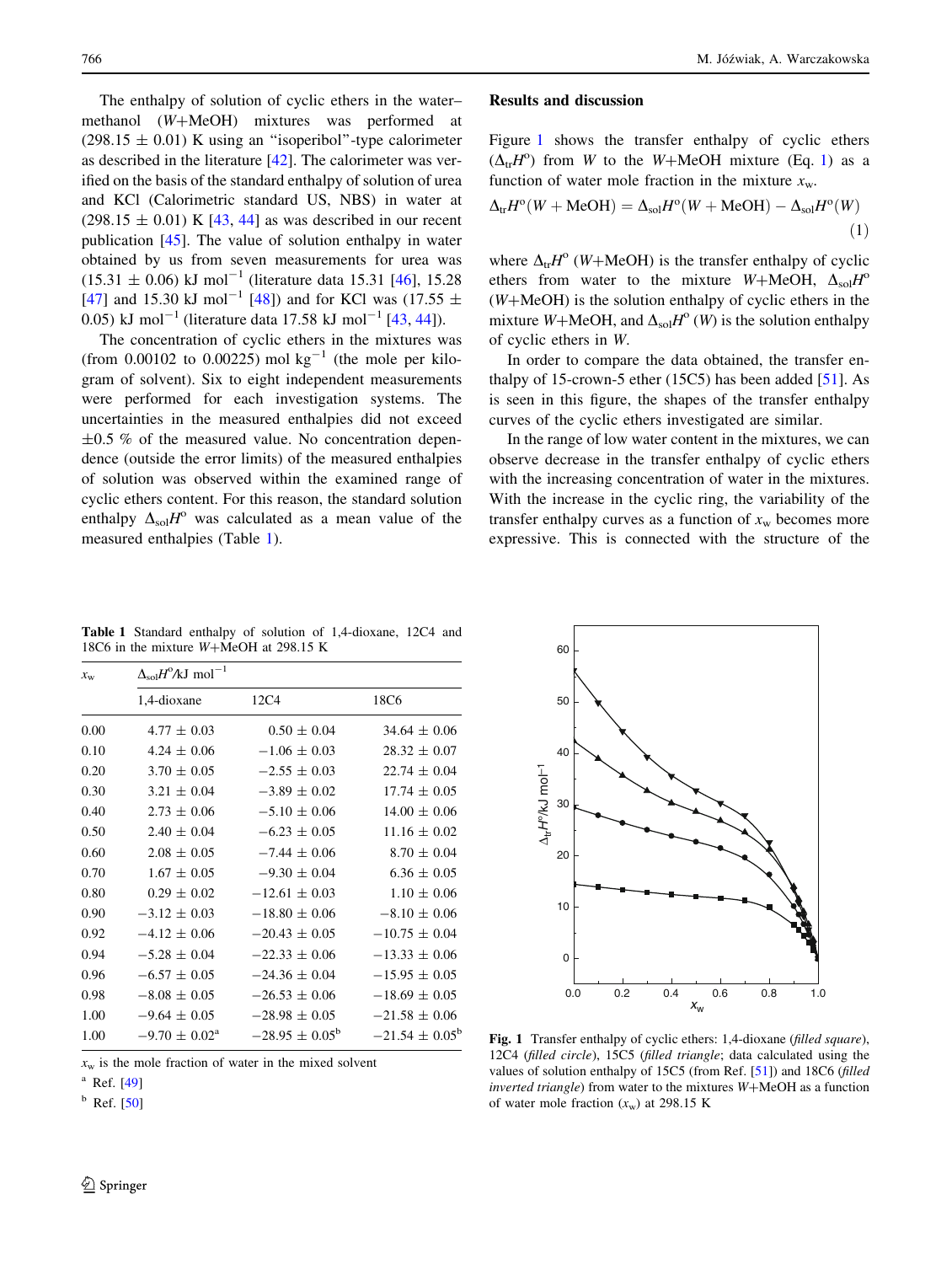<span id="page-2-0"></span>mixed solvent and interactions of cyclic ether molecules with molecules, which are components of the mixture.

Based on the mass spectroscopic analysis of clusters in alcohol–water mixtures, Wakisaka et al. [\[52](#page-5-0)] suggest that the preferential solvation of a hydrophobic substance by alcohol molecules in the mixture of methanol and water is promoted by the alcohol self-aggregation in the solution within the region of medium and high methanol contents.

In our previous publication  $[51]$  $[51]$ , we have shown also that the molecules 15C5 are preferentially solvated by either water molecules or by methanol molecules, depending on the water content of the mixture. On the other hand, the presence of  $-CH_3$  group in the methanol molecule can cause that some contribution characteristics of hydrophobic groups, especially within the water-rich range, will also be made to the properties of this compound [\[53](#page-5-0)].

In our previous publication  $[54, 55]$  $[54, 55]$  $[54, 55]$  $[54, 55]$ , we have shown that the enthalpic effect of hydrophobic hydration of methanol is much smaller than the corresponding effect for the cyclic ethers. The enthalpic effect of hydrophobic hydration of cyclic ethers increases with increasing cyclic ether ring. The process of hydrophobic hydration of cyclic ethers is reflected in Fig. [1](#page-1-0) in the area of high water content. There is a sharp decrease in the enthalpy of transfer of cyclic ethers.

We analyzed the shapes of the curves acid–base parameters of a mixture  $W + MeOH$  and dissolution enthalpy curves of cyclic ethers in the mixture. Lewis acidity expressed by the standardized Dimroth–Reichardt's parameter  $E_{\text{T}}^{\text{N}}$  and basicity of Kamlet–Taft  $B_{\text{KT}}$  for the  $W+MeOH$  mixtures [[56\]](#page-5-0) (Fig. 2).

The molecules of cyclic ethers contain oxygen atoms with free electron pairs. This fact causes that the cyclic ethers can be regarded as centers of Lewis basicity. For this reason, the analysis is used with Lewis's acidity  $(E_{\text{T}}^{\text{N}})$ . Therefore, it was decided to present the enthalpy of solution as a function of  $E_{\rm T}^{\rm N}$  (Eq. 2).

$$
\Delta_{sol}H^o = Q_o + a \cdot E_{\rm T}^{\rm N} \tag{2}
$$

where  $Q_0$  is the value of the given property in the absence of the solvent effect, while  $a$  is the contribution of acidic properties to the variation of enthalpy of solution. The parameters of the obtained relationship are given in Table [2](#page-3-0) (columns a). The functions  $\Delta_{sol}H^{\circ}$  $(W + MeOH) = f(E_T^N)$  for 1,4-dioxane, 12C4, 15C5 [[51\]](#page-5-0) and 18C6 are shown in Fig. [3.](#page-3-0)

It was observed that parameter a linearly increased with the increase in the number of oxygen atoms  $n_{-Q}$  in the molecules of cyclic ethers (Eq. 3). Standard deviations are given in parentheses.

$$
a = 26.38(\pm 14.95) - 38.81(\pm 3.32) \cdot n_{-0} -r^2 = 0.98555, SD = 9.8293
$$
 (3)



Fig. 2 Base (filled circle)–acid (filled square) properties of  $W + MeOH$  mixtures at 298.15 K (data from Ref. [[56](#page-5-0)])

It was also observed that the regression coefficient  $(r^2)$  is the highest for 12C4 and for 1,4-dioxane, and for 15C5 and 18C6  $r^2$ , it is much lower. This means that for the greater cyclic ether ring particularly, the dependence (2) is more disturbed. The solution enthalpy of cyclic ethers was calculated using Eq. 2 and the parameters given in Table [2.](#page-3-0) The results obtained are shown in Fig. [4](#page-4-0)a. As is seen, the courses of function  $\Delta_{sol}H^{\circ} = f(x_{w})$  calculated with the use of Eq. 2 and that obtained by way of experiment clearly differ in the case of 15C5 and 18C6. This is probably due to the preferential solvation of 15C5 and 18C6 molecules by methanol molecules or water molecules. One can not exclude the formation of hydrogen bonds 15C5 and 18C6 molecules with molecules of methanol in the mixtures with high methanol content.

We have made calculations again omitting data of solution enthalpy of cyclic ethers and  $E_{\text{T}}^{\text{N}}$  for the mixtures of high concentration methanol. We skipped the mixture:  $x_w = 0$ ,  $x_w = 0.1$  and  $x_w = 0.2$ . The results obtained are given in Table [2](#page-3-0) (columns b) and in Fig. [4b](#page-4-0). As seen in Table [2](#page-3-0), regression coefficient  $r^2$  has increased significantly and the curves shape is well matched to the curve obtained experimentally in the medium and high water content in the mixed solvent.

Moreover, as previously coefficient a increases linearly with the increase in the cyclic ring (Eq. 4) but with a much higher regression coefficient  $(r^2)$  and much lower standard deviation (SD).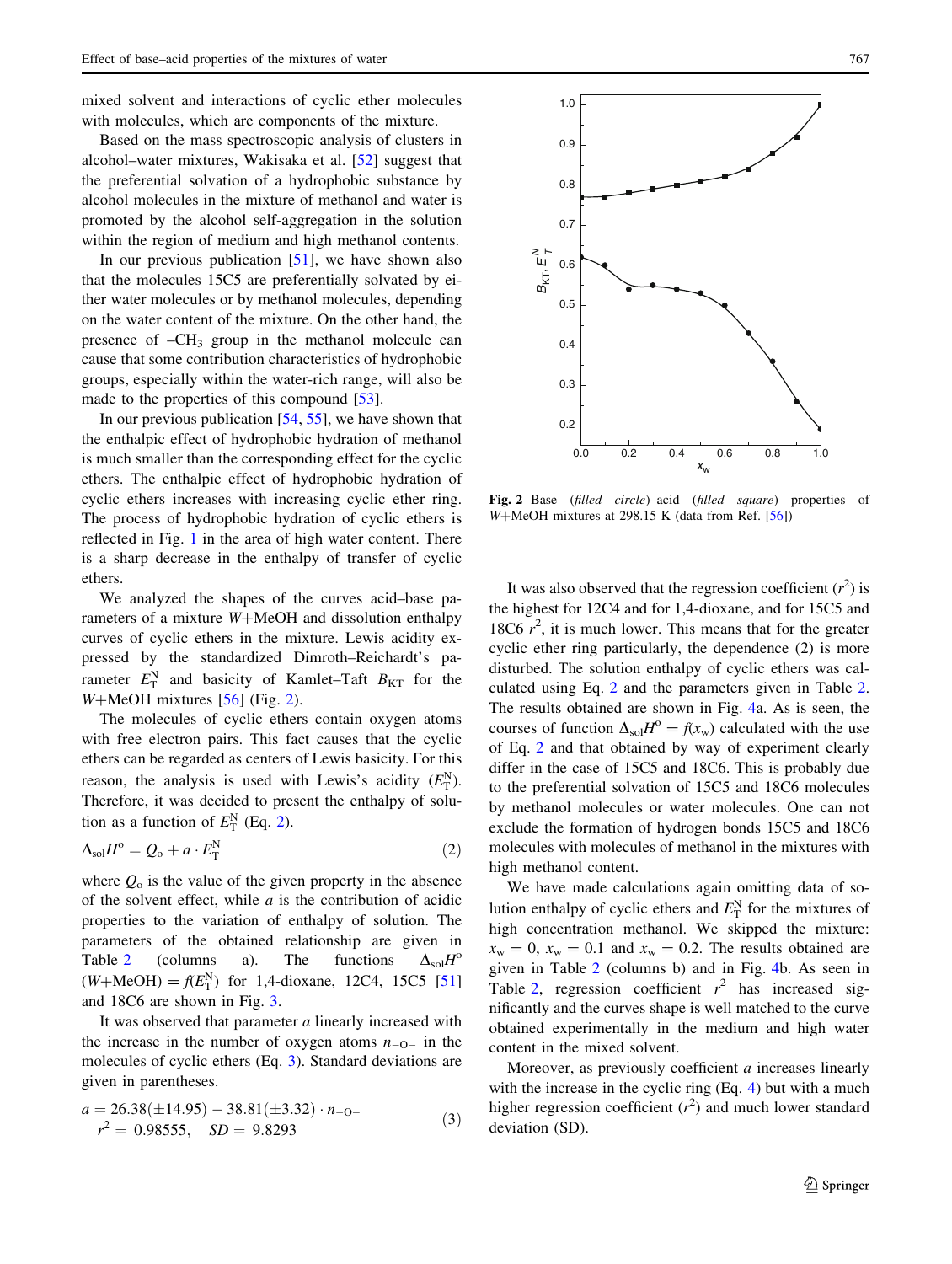<span id="page-3-0"></span>

| Parameter                                | 1,4-dioxane              |                | 12C4             |                 | 15C5             |                 | 18C6             |                 |
|------------------------------------------|--------------------------|----------------|------------------|-----------------|------------------|-----------------|------------------|-----------------|
|                                          |                          |                |                  |                 |                  |                 |                  |                 |
| $\frac{\omega_0}{kJ \, \text{mol}^{-1}}$ | 48.54(3.26) <sup>c</sup> | 50.75(4.58)    | 91.32(2.98)      | 89.22(3.36)     | 123.26(8.82)     | 109.00(5.67)    | 189.26(17.67)    | 156.80(5.96)    |
| $k\overline{\text{J mol}}^{-1}$          | $-56.83(3.90)$           | $-59.25(5.32)$ | 19.82(3.55)<br>Ï | $-117.51(4.91)$ | $-163.21(10.53)$ | $-147.54(6.59)$ | $-214.25(21.11)$ | $-178.57(6.93)$ |
|                                          | 0.95936                  | 0.95388        | 0.99216          | 0.99341         | 0.96389          | 0.98818         | 0.91968          | 1.99104         |
| $SD^e$                                   | 0.88964                  | .01686         | 0.81075          | 0.74706         | 2.40254          | 1.26005         | 4.81622          | .32454          |
|                                          | $<\!\!0.0001$            | 50.0001        |                  | 50,0001         | 0.0001           | $-0.0001$       | $-0.0001$        | $-0.0001$       |

c

d

e

 SD is the standard deviation  $f$   $\boldsymbol{P}$  is the value probability that  $\boldsymbol{r}$  is  $0$  $P$  is the value probability that  $r$  is 0

SD is the standard deviation

r is a regression coefficient is a regression coefficient

Standard errors are given in the parentheses

Standard errors are given in the parentheses



Fig. 3 Standard enthalpy of solution 1,4-dioxane (filled square), 12C4 (filled circle), 15C5 (filled triangle) [\[51\]](#page-5-0) and 18C6 (filled inverted triangle) as a function of acid properties of  $W + MeOH$ mixture

$$
a = 0.79(\pm 1.39) - 29.77(\pm 0.31) \cdot n_{-0} -r^2 = 0.99978, \quad SD = 0.91527
$$
 (4)

As is seen in Fig. [4](#page-4-0)b, the conformability of the courses of these functions for cyclic ethers has been considerably improved, which indicates that the acidic properties of the mixture play a significant part in the interactions between the molecules of cyclic ethers (particularly 15C5 and 18C6) and the mixture components in the range of medium and high water content. One can still observe considerable deviations of the courses of function  $\Delta_{sol}H^{\circ} = f(x_w)$  calculated with the use of Eq. [2](#page-2-0) and that obtained by the experimental way in the case of 15C5 and 18C6 within the range of high methanol content.

As shown in Table 2, the value of  $Q_0$  is positive in all cases, which means that the process of dissolution in the absence of solvent effects is endothermic. A negative value of the parameter a (the contribution of acidic properties to the variation of solution enthalpy) shows a very significant influence of solvent effects (in this case, the acidic properties of the mixture  $W + \text{MeOH}$ ) on the solution process of the cyclic ethers.

Based on the analysis performed, it can be assumed that in the mixtures of high methanol contents, cyclic ether molecules are preferentially solvated by water molecules. We can assume as before [[51\]](#page-5-0) that at  $x_w \le 0.3$ , the methanol molecules are strongly associated and the MeOH–MeOH interactions are stronger than those of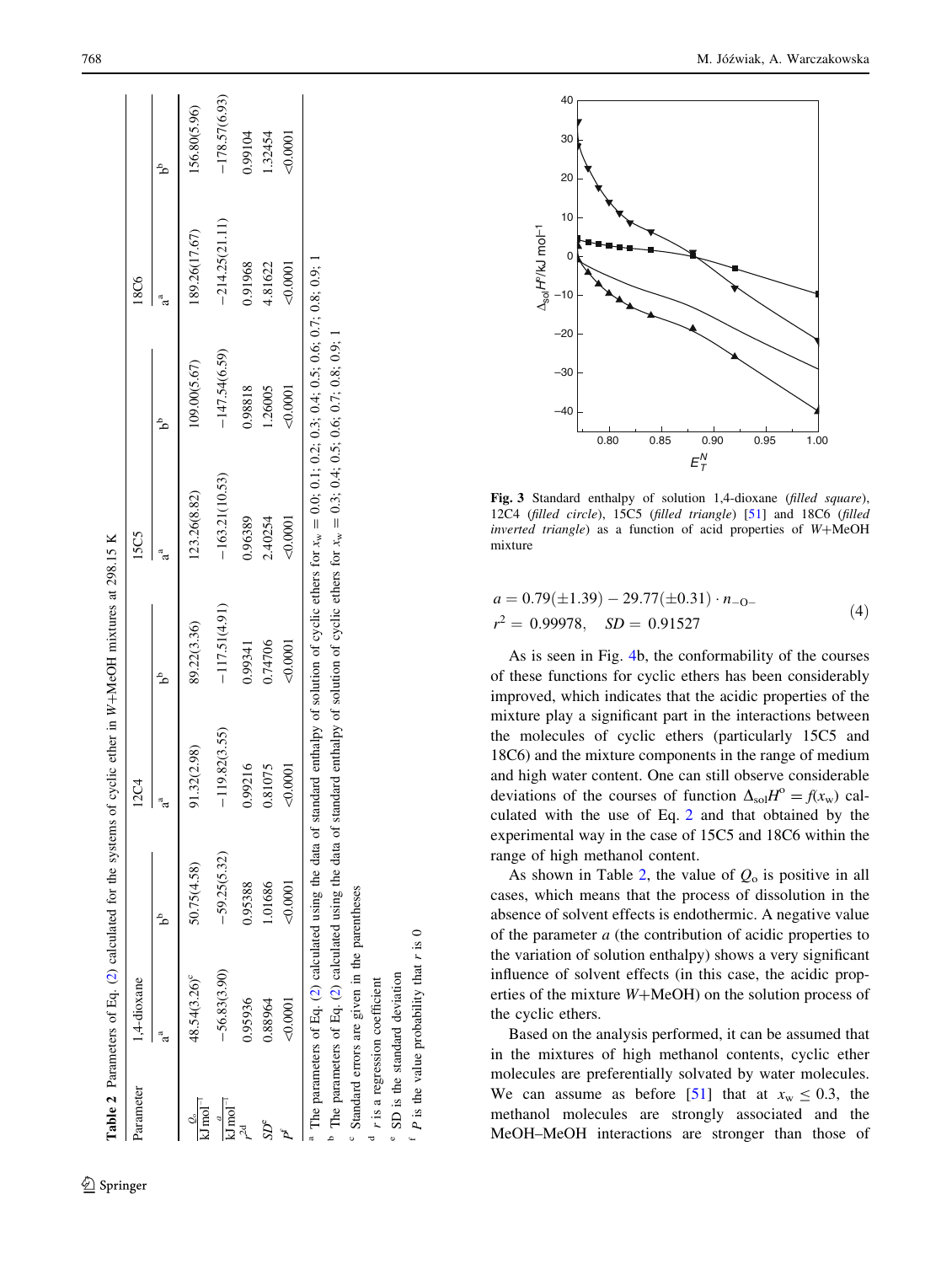<span id="page-4-0"></span>Fig. 4 Standard solution enthalpy of 1,4-dioxane (filled square), 12C4 (filled circle), 15C5 (filled triangle; data from Ref. [\[51\]](#page-5-0)) and 18C6 (filled inverted triangle) in W+MeOH mixture at  $T = 298.15$  K as a function of  $x_w$ : experimental data (solid line) and data calculated using the Eq. [2](#page-2-0) (doted line)



cyclic ether molecules with methanol; therefore, cyclic ether molecules react with water. This may be the reason that Eq. [2](#page-2-0) is not fulfilled within the whole concentration range of the mixed solvent.

Open Access This article is distributed under the terms of the Creative Commons Attribution License which permits any use, distribution, and reproduction in any medium, provided the original author(s) and the source are credited.

## References

- 1. Izatt RM, Bradshaw JS, Nielsen SA, Lamb JD, Christensen JJ. Thermodynamic and kinetic data for cation-macrocycle interaction. Chem Rev. 1985;85:271–339.
- 2. Izatt RM, Pawlak K, Bradshaw JS, Bruening RL. Thermodynamic and kinetic data for macrocycle interaction with cations and anions. Chem Rev. 1991;91:1721–2085.
- 3. Izatt RM, Bradshaw JS, Pawlak K, Bruening RL, Tarbet BJ. Thermodynamic and kinetic data for macrocycle interaction with neutral molecules. Chem Rev. 1992;92:1261–354.
- 4. Gokel GW, Leevy WM, Weber ME. Crown ethers: sensors for ions and molecular scaffolds for materials and biological models. Chem Rev. 2004;104:2723–50.
- 5. Tsukube H, Yamada T, Shinoda S. Crown ether strategy toward chemical activation of biological protein functions. J Heterocycl Chem. 2001;38:1401–8.
- 6. Moriarty RM, Rao MSC, Tuladhar SM, D'Silva C, Williams G, Gilardi R. Crown ether ionophores. Construction of neutral carrier ion-selective electrodes. J Am Chem Soc. 1993;115:1194–6.
- 7. Chen HCh, Chen SH. Diffusion of crown ethers in alcohols. J Phys Chem. 1984;88:5118–21.
- 8. Linghu X, Bausch CC, Johnson JS. Mechanism and scope of the cyanide-catalyzed cross silyl benzoin reaction. J Am Chem Soc. 2005;127:1833–40.
- 9. Liu YK, Yue L, Li R, Li BJ, Chen YCh, Wu Y, Ding LS. Unexpected ring-opening reactions of aziridines with aldehydes catalyzed by nucleophilic carbenes under aerobic conditions. Org Lett. 2006;8:1521–4.
- 10. France S, Wack H, Taggi AE, Hafez AM, Wagerle TR, Shah MH, Dusich CL, Lectka T. Catalytic, asymmetric a-chlorination of acid halides. J Am Chem Soc. 2004;126:4245–55.
- 11. Katritzky AR, Rees ChW, Scriven EFV. Comprehensive heterocyclic chemistry II. A review of the literature 1982–1995, G. R. Newkome, Pergamon, FL, USA. 1996;9:1–1146.
- 12. Abraham MH, Grellier PL, Abboud JLM, Doherty RM, Taft RW. Solvent effects in organic chemistry—recent developments. Can J Chem. 1988;66:2673–96.
- 13. Szpakowska M, Nagy OB. Application of the competitive preferential solvation theory to facilitated ion transport through binary liquid membranes. J Phys Chem. 1989;93:3851–4.
- 14. Katritzky AR, Fara DC, Yang H, Tämm K. Quantitative measures of solvent polarity. Chem Rev. 2004;104:175–98.
- 15. Castronuovo G, Niccoli M. Solvent effects on the complexation of 1-alkanols by parent and modified cyclodextrins. Calorimetric studies at 298 K. J Therm Anal Calorim. 2011;103:641–6.
- 16. Heter G, Marcus Y, Waghorne WE. Enthalpies and entropies of transfer of electrolytes and ions form water to mixed aqueous organic solvents. Chem Rev. 2002;102:2773–836.
- 17. Marcus Y. Gibbs energies of transfer of anions from water to mixed aqueous organic solvents. Chem Rev. 2007;107:3880–97.
- 18. Ohtaki H. An attempt to parameterize the structuredness of solvents. J Solut Chem. 1992;21:39–47.
- 19. Lynden-Bell RM, Giovambattista N, Debenedetti PG, Head-Gordon T, Rossky PJ. Hydrogen bond strength and network structure effects on hydration of non-polar molecules. PCCP. 2011;13:2748–57.
- 20. Nunes N, Reis M, Moreira L, Elvas-Leitão R. Solution enthalpies of 1,4-dioxane: study of solvent effects through quantitative structureproperty relationships. Thermochim Acta. 2013;574:85–7.
- 21. Marcus Y. The effectivity of solvents as electron pair donors. J Solut Chem. 1984;13:599–624.
- 22. Marcus Y. Linear solvation energy relationships. Correlation and prediction of the distribution of organic solutes between water and immiscible organic solvents. J Phys Chem. 1991;95: 8886–91.
- 23. Barannikov VP, Guseynov SS, Parfenyuk EV, Vyugin AI. Correlation of enthalpic and volume characteristics of 15-crown-5 in solution with molecular parameters and physical properties of solvents. Thermochim Acta. 1999;326:75–81.